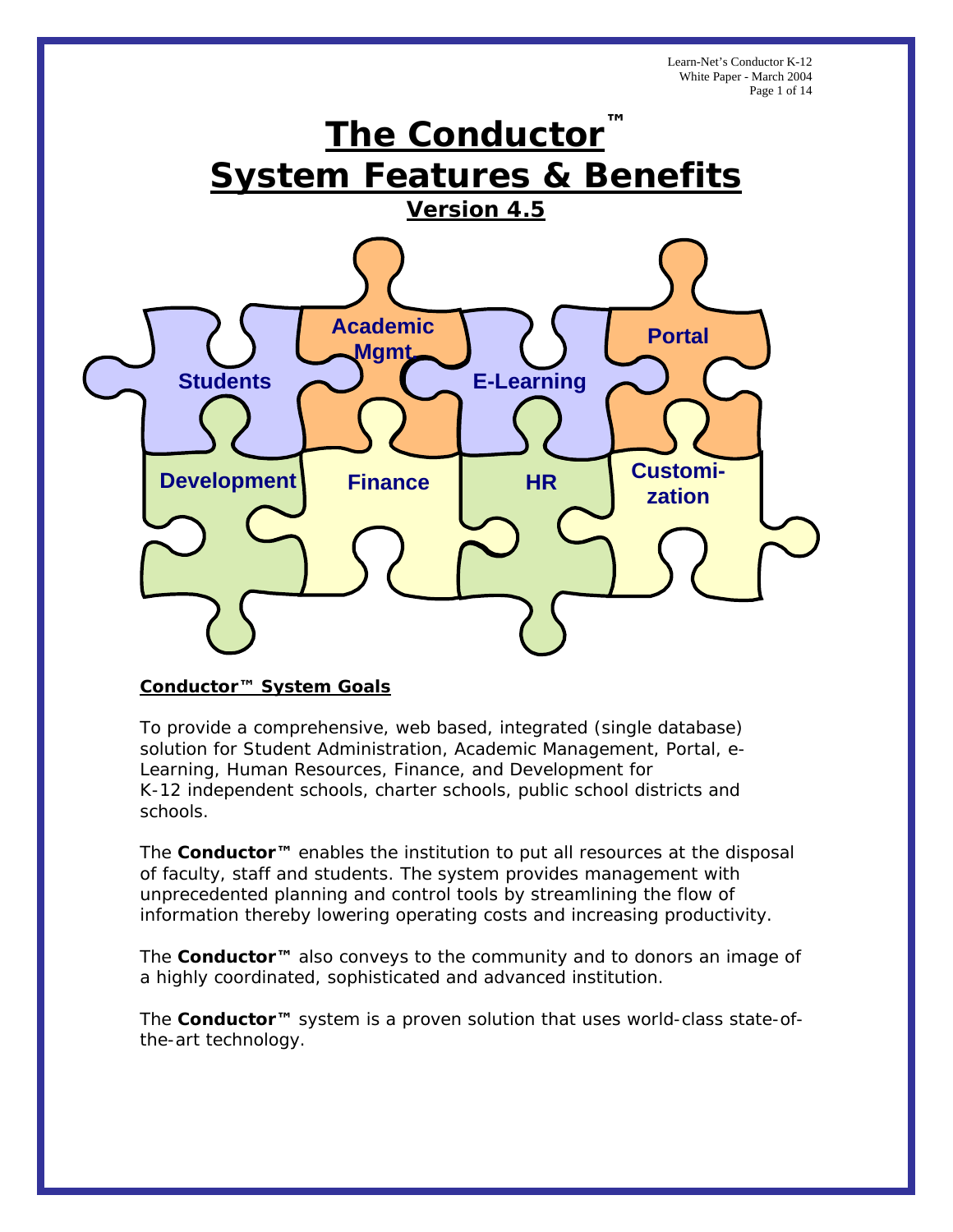# **The Conductor™ Modules**

The **Conductor™** includes seven fully integrated modules:

- **Students Administration**
- **Academic Management**
- Portal
- **E-Learning**
- **Development**
- **Financial Management**
- **Human Resources**

# **System Capabilities**

- Multi-level security
- Scalability with unlimited number of users
- Open system
- Multi-lingual support
- Flexible data analysis and multiple reporting tools (Internal and external)
- External user interface (UI) enabling easy customization
- Broad and narrow bandwidth communication support
- Centralized and/or site-based implementation
- A multi-year system
- Fiscal and study year auto-separation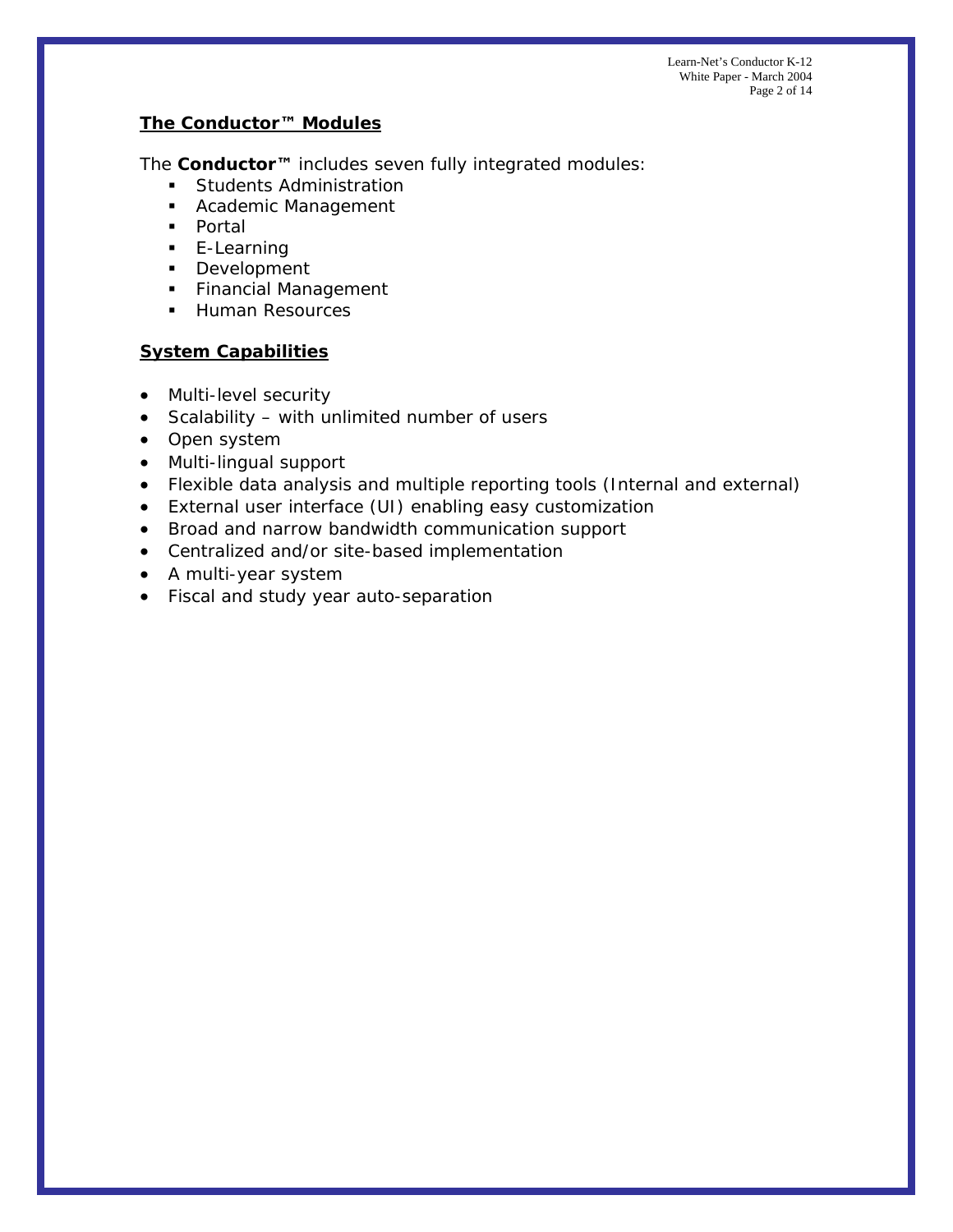# **The Conductor™ System Functions Highlights**

# **Conductor™ Student Administration**

# **Application**

- Online application through a school's website data input by student/parent or staff.
- Online payment of application fee, allowing for multiple currencies and discounts.
- Multiple documents and pictures can be scanned into the system.

# **Admission**

- Automatic checking of prerequisites based on prior student background and grades.
- Mail merge using MS-Word for letter of offer, rejection or confirmation.
- **Contract generation.**
- Explanation regarding items not met as part of the admission criteria.
- Personal data entered by applicant flows into Student File Management upon acceptance and contract signing.

# **Student File Management**

- Automatic or manual student number/ID.
- **Student demographic and personal information.**
- **Emergency/contacts information.**
- **Siblings and family tree.**
- Automatic family matching.
- **Reminders for follow-up activities.**
- **Correspondence.**
- Student special activities, information and disabilities.
- **International students.**

# **Registration**

- Online course registration by student/parents or staff.
- Class assignment.
- Creation of student's personal timetable based on the open/free model (registration to study groups/sections) and the class model.

# **Grades**

- Grades of current sections/study groups.
- Past grades.
- Calculation of grade averages for sections and GPA.
- **Automatic checking of eligibility for graduation.**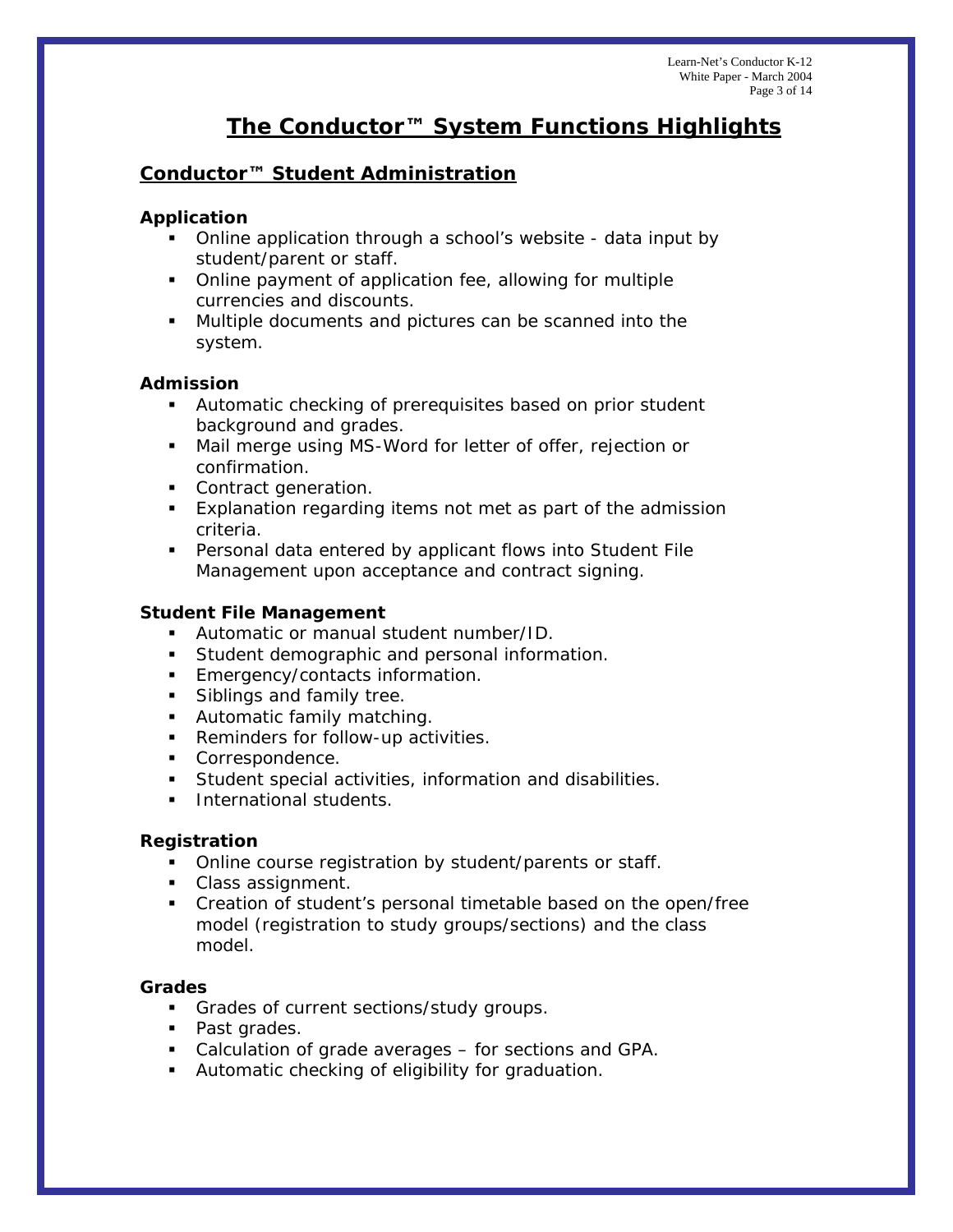Learn-Net's Conductor K-12 White Paper - March 2004 Page 4 of 14

#### **Attendance and Discipline**

- **Attendance management.**
- Disciplinary events recording and management.
- **Disciplinary committee management.**

#### **Health Management**

- **Medical/Health files management.**
- **Immunizations management.**

#### **Tuition**

- Payment Plans/Tuition tables automatic calculation for student based on program, courses, credits, activities, classes, and more.
- **Automatic and manual discounts.**
- Multiple sources of payment with different percentages: student, sponsors and scholarships.
- Billing invoices, bills, and receipts generation
- Any payment methods and payment terms.
- **Refunds.**
- **Interest and late payment fees calculation.**

## **Financial Aid**

- Scholarship and prizes management.
- **Sponsors and payers management.**
- **Loan management.**
- **Student's request (for a scholarship or loan) management and** evaluation.

#### **Transportation and Boarding**

- **Transportation route management.**
- **Management of student's housing requests.**
- **Hall/dormitory management.**

#### **Statistics Generator** – flexible comparative analysis

## **Report Generation**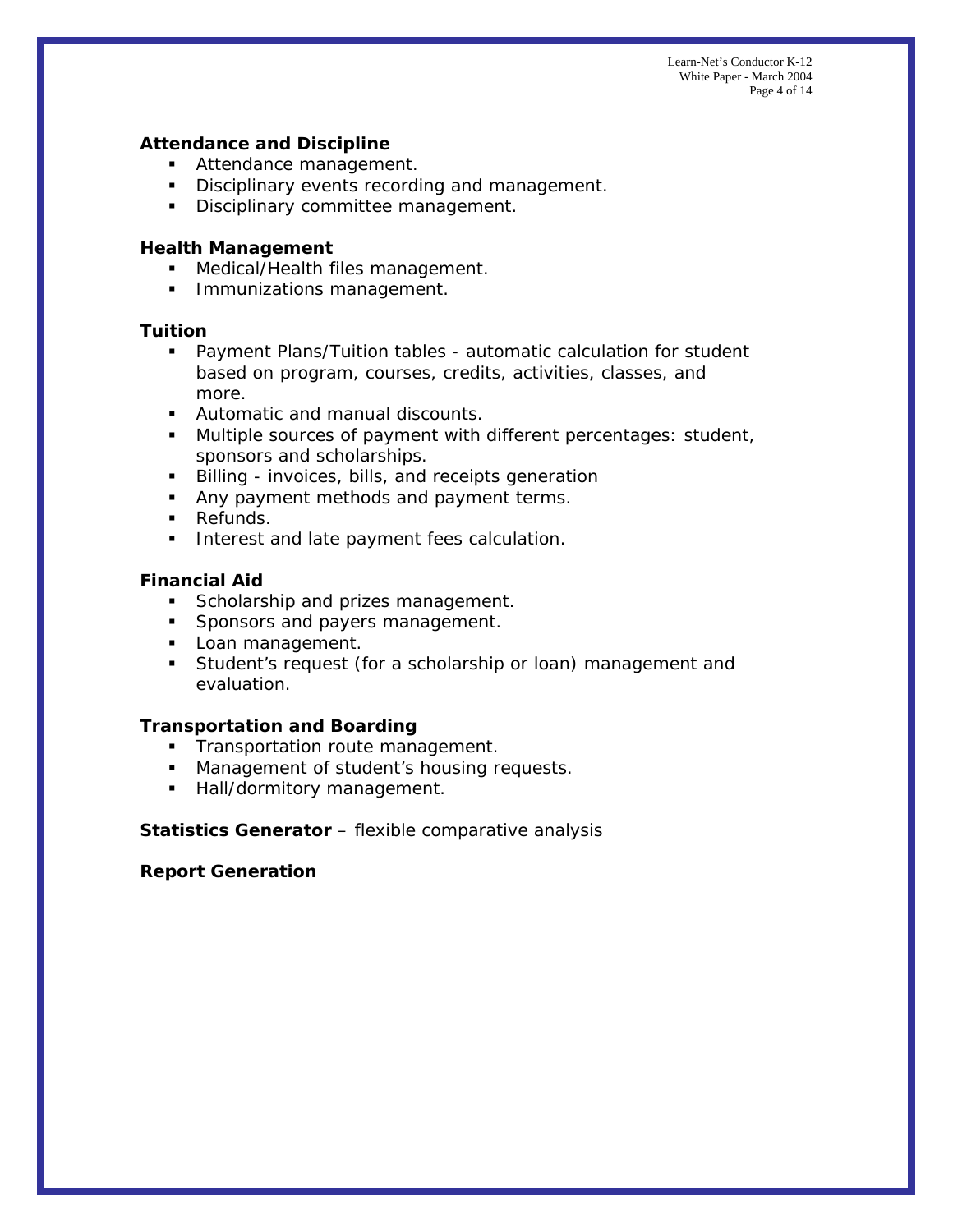Learn-Net's Conductor K-12 White Paper - March 2004 Page 5 of 14

# **Academic Management**

#### **Academic Program Development**

- Departments, majors and tracks' management.
- **Study plan/Curriculum (courses clusters, prerequisites,** replacements, conditions, credits, hours, limits on student number, population).
- Courses (sections/study groups, syllabus, prerequisites)
- Sections/Study groups (student posting, grading events, special sections, time-table, fees, required items, minimum and maximum student numbers, dates, time, instructor/teacher, type of activity).

#### **Class/Homeroom**

- Class/Homeroom (student posting, sections, profile, fees, required items, minimum and maximum students, dates, time, instructor).
- Class/room assignment and management.

## **Attendance and Class Management**

- **Attendance taking.**
- Seating chart management.

#### **Grading**

- Multiple grading options: number/letter grades, pass/fail status, effort and notes/anecdotal.
- **Two-dimensional course grading system: numeric and letter** with automatic conversion.
- **-** Additional Pass/Fail criterion
- **Rounding numbers methods definition.**
- **Unlimited section notes/anecdotal information.**
- **Notes for each evaluation event.**
- **Multiple types of evaluation events: exams, papers, seminars.**
- **Exams can be defined as mandatory or optional.**
- Automatic grade weighted average calculations.
- Student appeals.
- Design and print of report cards and transcripts.

#### **Scheduling**

- **Academic year calendar.**
- Calendar year based scheduling.
- **Weekly scheduling.**
- **Flexible terms and class periods.**
- Room posting.
- Semi-automatic schedule creation. The system checks and prevents scheduling conflicts. For example, a system supervisor gets a system warning about a conflict and is able to override it.
- Fully automatic master scheduler (Optional service).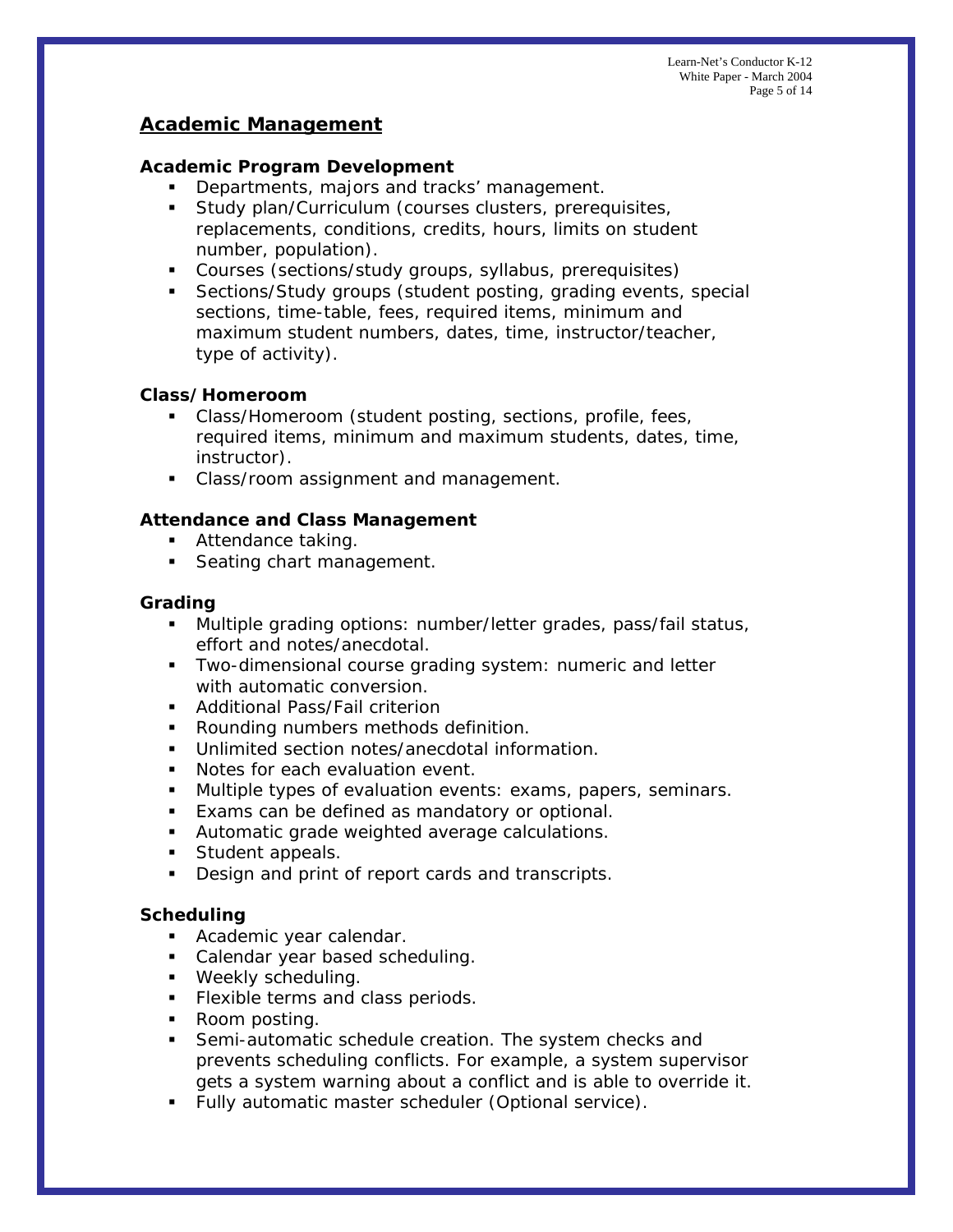# **Conductor™ Portal**

# **Public**

- Public portal and private portal.
- **Ability to post schools' shared calendar.**
- Ability to post course catalog automatically from Academic Management module.
- Ability to post staff and faculty contact information automatically from HR module.
- Navigation tree management.
- Rich text editor and authoring tool. Templates: one column, two columns, index, calendar, curriculum, "contact us", teachers and staff list, objects and free HTML (hyperlinks).
- **Window for "running" News.**
- Ability to receive comments from viewers in responses to portal articles
- Option to post approved content.

## **Private**

- All activities are based on the organizational (hierarchy) tree of the Institution (departments, curriculum, courses, study groups, etc).
- All activities have unlimited attachment option based on HTTP upload protocol.
- All functions are accessible to a specific user, a standard group, or a special group.
- Public and private calendar based on a tree level: online activities/learning, surveys, exams, and schedules of events. For example all users in a specific department/school have a party on Friday.

## **Secure E-Mail**

 E-Mail - folders, external mail interface, time stamp, receipt acknowledgement.

## **Surveys**

Create, gather responses, and analyze results on the web.

## **Instant messaging**

Messaging groups are created automatically for the user.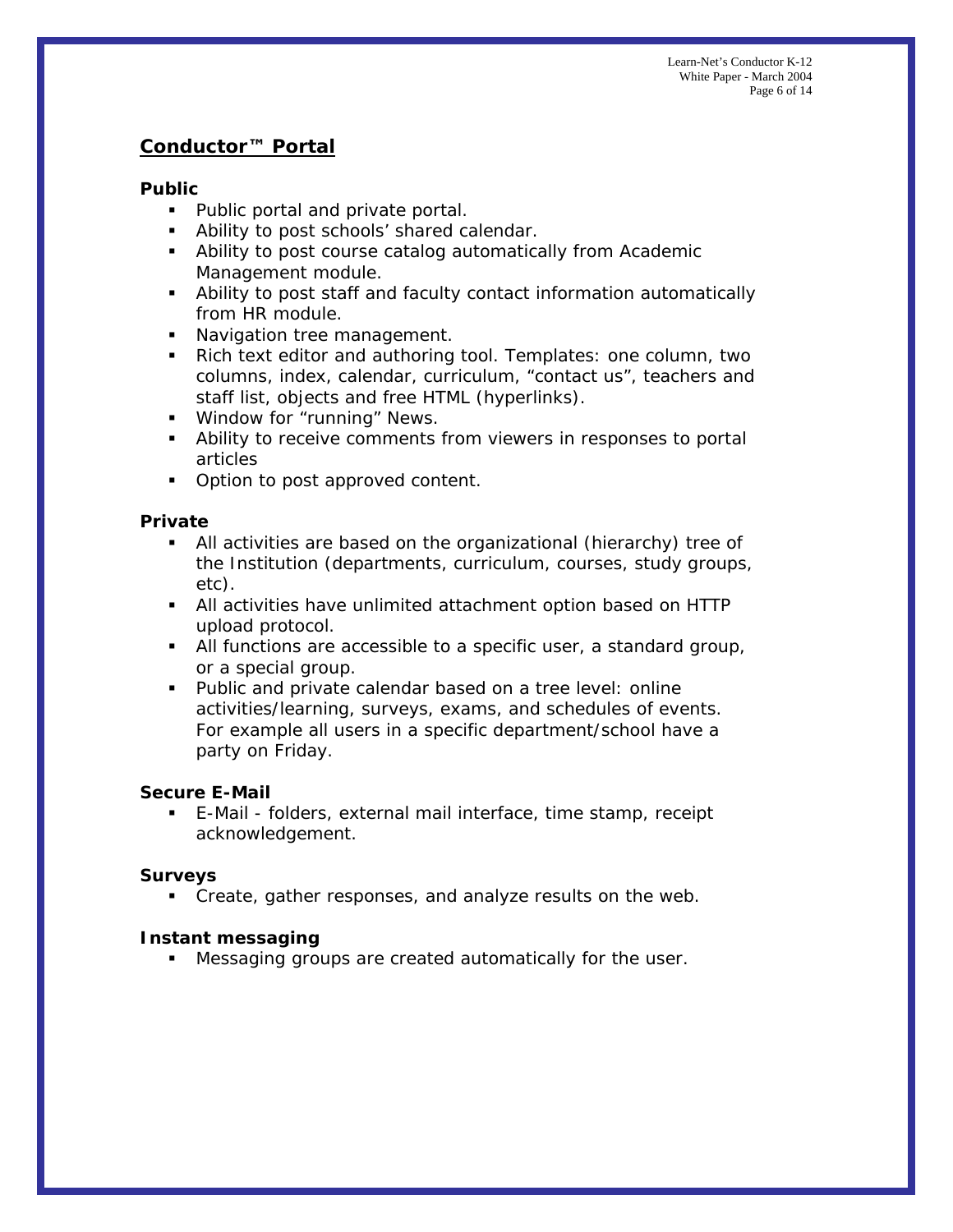# **E-Learning**

# **General**

- All activities are based on the institution's organizational tree (departments, curriculum, courses, study groups, etc).
- All activities have unlimited attachment option based on HTTP upload protocol.
- All options may apply for a specific user, a standard group, or a special group.

## **Forums**

- **Forums/News groups (unlimited hierarchy).**
- **Forums content supervision (edit/delete option by teacher).**

## **Knowledge Management**

- Storing any type of learning objects (LO): image, flash, video, audio, document (Word, Excel, PowerPoint), hyperlink, etc. in a hierarchical tree.
- **Search engine for quick retrieval of objects.**

# **Content Authoring**

- SCORM compliant authoring tool. A course can have external material, knowledge management objects, slide shows, and internal activities such as exams, forums, surveys and online/synchronous activities.
- Multi levels course authoring: course-> units-> lessons-> slides.

# **Content Delivery**

- **Asynchronous courses delivery.**
- Automatic course FAQ's and shared bookmarks' creation.
- **Synchronous e-learning in three levels:** 
	- o Chat (text) controlled/moderated or free.
	- o Web cast and video-conferencing using Macromedia Flash communication Server back-end technology.
	- o Interwise integration for high-level learning.

## **On-line Exams**

- Adaptive or questions bank exams create, answer, and analyze on the web.
- **Question bank management.**
- **Multiple choice and perfect match questions.**

# **Development, Customer Relationship Management (CRM) and Marketing**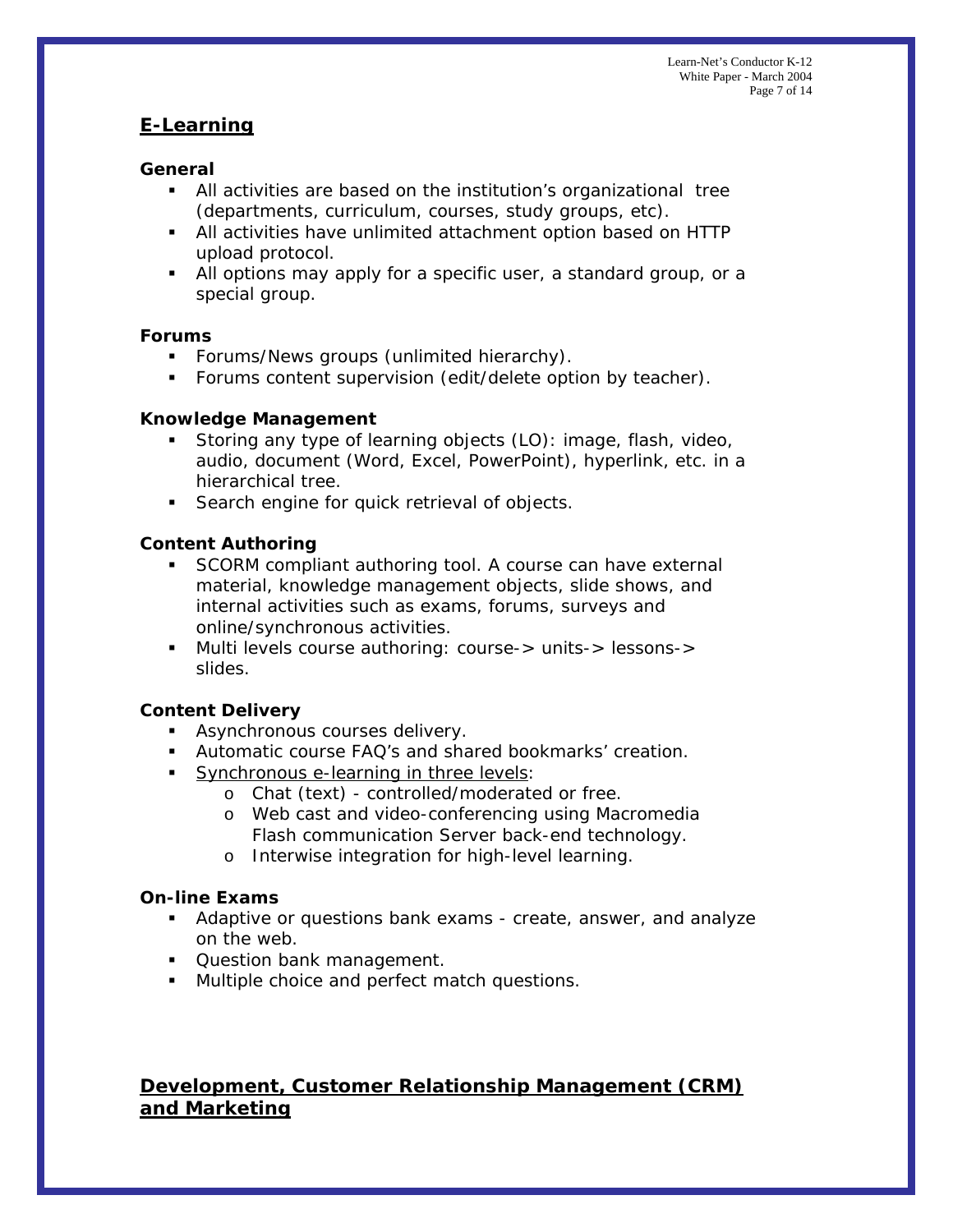Learn-Net's Conductor K-12 White Paper - March 2004 Page 8 of 14

#### **Development**

- **Management of database for all constituents:** 
	- o Donors and potential donors
	- o Sponsors and payers
	- o Students' parents and relatives
	- o Alumni
	- o Employee contacts
	- o Corporations
	- o Funds
	- o Government
- **Management of development activities.**
- Campaign Management. Manage scenarios: action items and automatic follow-up based on each result.
- Gifts, pledges, and endowments.
- **Event management.**
- Mail merge (labels and letters).
- **Billing and payments management.**
- **•** Operational analysis through queries.
- **Tracking sources of information.**

#### **Customer Relationship Management and Marketing**

- A Customer Relationship Management (CRM) for students, staff, and faculty recruitment.
- **Marketing year can be different than study year.**
- **Managing meetings and interviews.**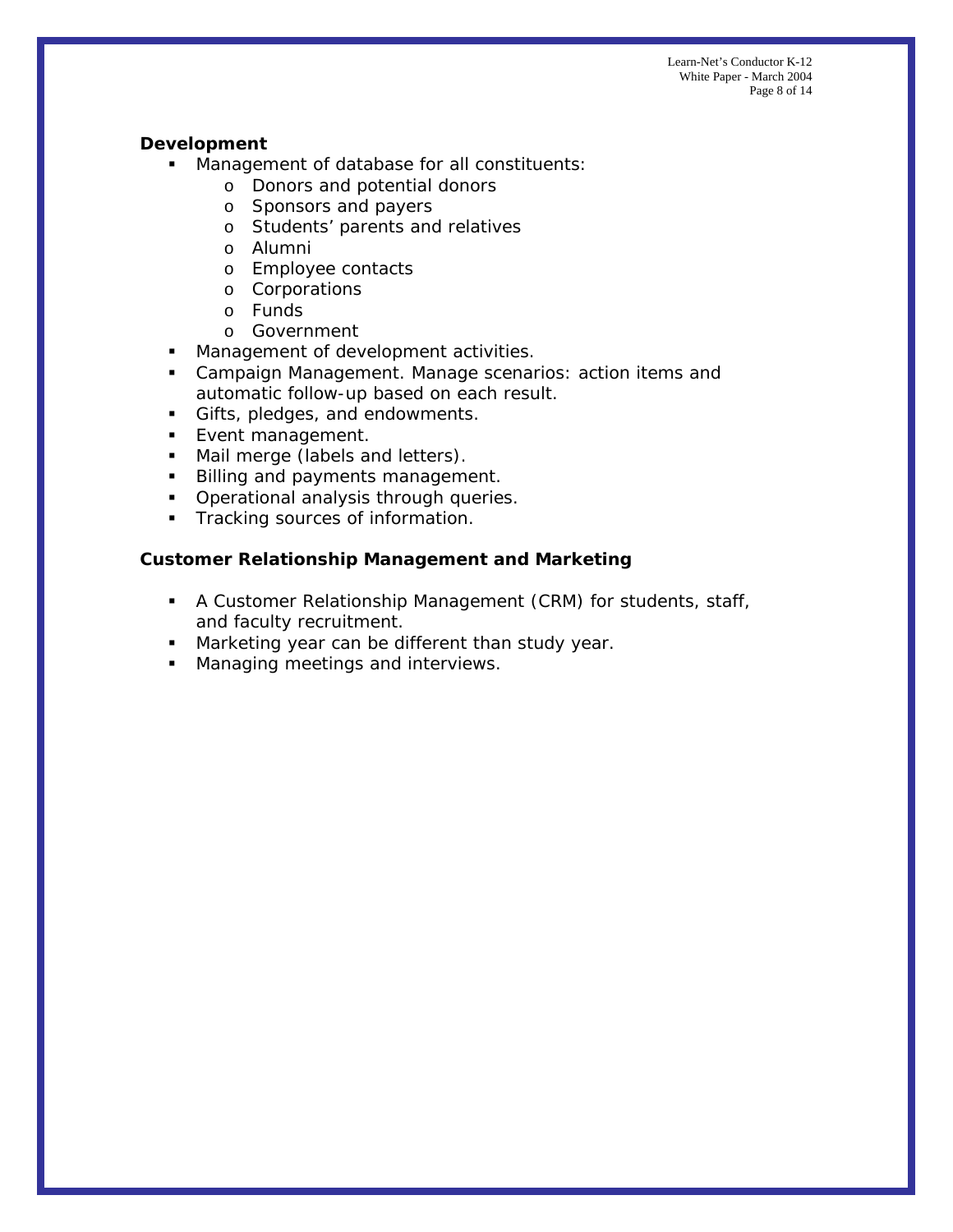# **Financial Management**

#### **General**

- **Multi-currency system.**
- Automatic separation between study year and fiscal/budget year.
- Automatic and manual year rollover.
- Chart of accounts management. (Up to three levels of grouping).
- **Two levels income and expenditure subjects' management.**
- Automatic journal entries based on system processes.
- Supports consolidated and departmental statement generation.

## **Budget formulation**

- Budget planning based on planed activities, last year's budget, or last year's results.
- Budget management and control.

## **Accounts Receivable**

**Billing and receivables management.** 

# **Accounts Payable and Procurement process management**

- **Suppliers' management.**
- **Procurement process management:** 
	- o Purchase request (budget or out of budget)
	- o Approval or denial
	- o Purchase order
	- o Payment voucher
- **Tax deductions.**
- **Payment vouchers (in advance or after invoice).**
- **Payment using checks, system printed checks, bank transfer, or** cash.
- **Expenses (petty-cash) management.**

## **Bank Management**

- **Two phase bank deposits.**
- Bank returns management.
- Automatic and manual bank statement reconciliation.
- Automatic and manual student payments at the bank (via vouchers) student file reconciliation.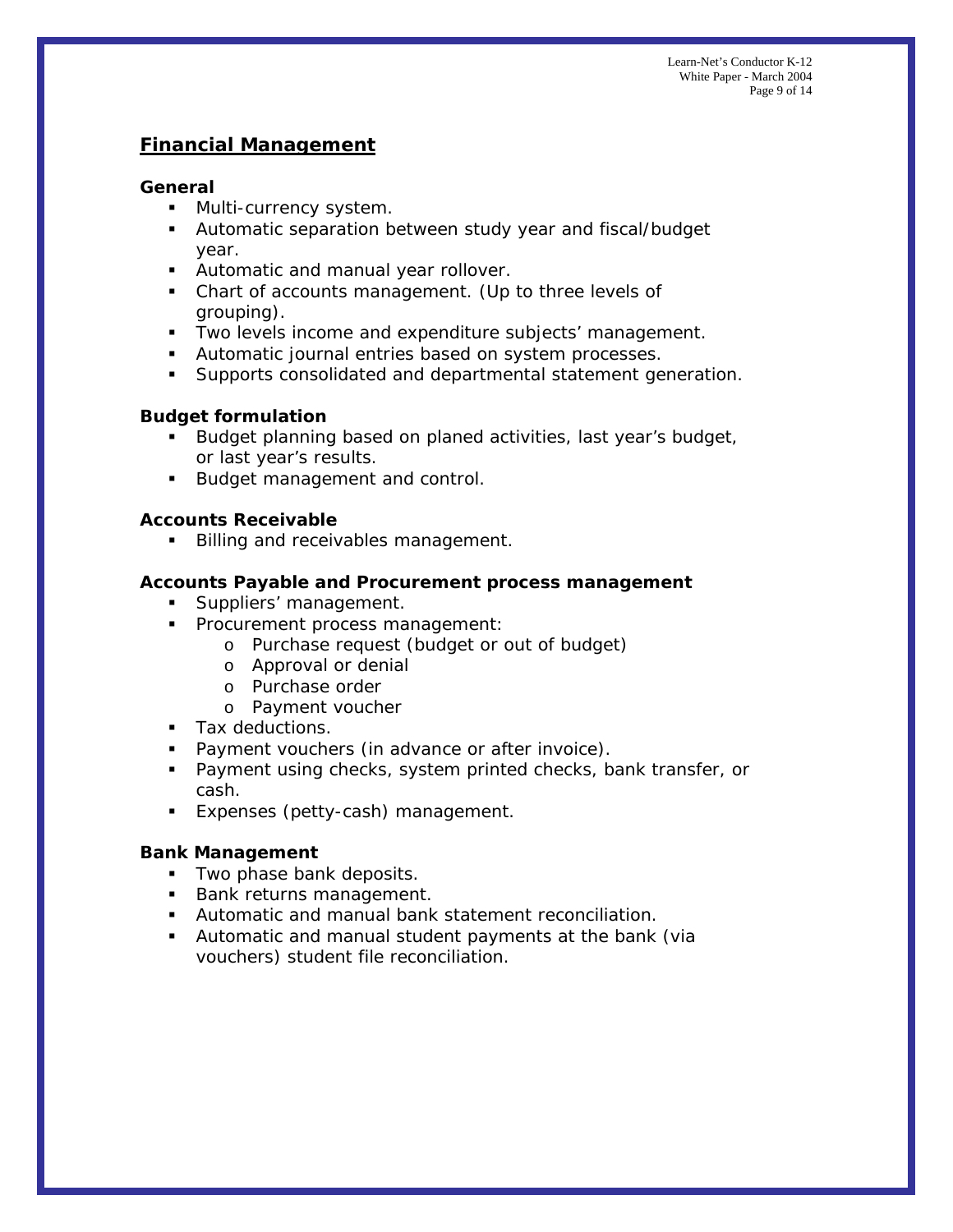Learn-Net's Conductor K-12 White Paper - March 2004 Page 10 of 14

#### **Inventory Management**

- Products/items catalog.
- Books and other library materials catalog.
- Storage management.
- In/Out documents (e.g.: bill of lading, transfer, etc).
- Simple library management.
- **Borrows and returns (library or any inventory item).**
- Depreciation management.
- **Premises management (buildings and rooms).**
- **Maintenance (building, room or any other inventory item).**

# **Accounting system**

- **General Ledger**
- Generation of Profit and Loss (P&L) and Balance Sheet reports using Excel formatting.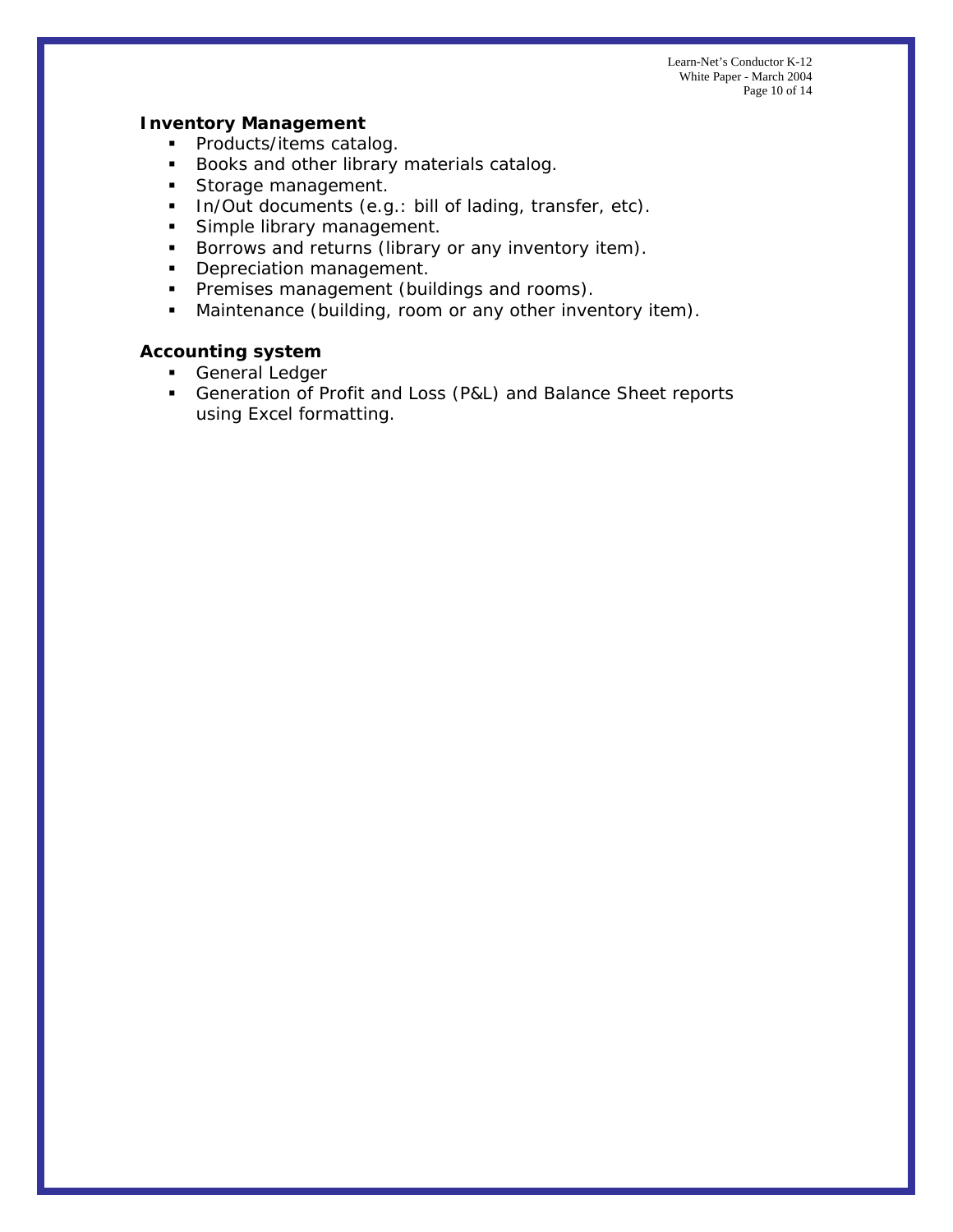Learn-Net's Conductor K-12 White Paper - March 2004 Page 11 of 14

# **Human Resources (HR)**

## **Employees File Management**

- **Employee personal information.**
- **Jobs, roles, institutions and status management.**
- Contract and payroll formula (fixed salary, per hour, by level and rank, etc).
- **Working hours and timetable constraints.**
- Relevant courses.
- **Education information.**
- Seniority, tenure and levels/ranks.
- **Committees.**
- **Study group posting.**
- **Absence and presence management.**

#### **Compensation and Payroll**

- Compensation and benefits.
- **Salary/Payroll calculation and payment.**
- **Taxes management.**
- **Interface with payroll services.**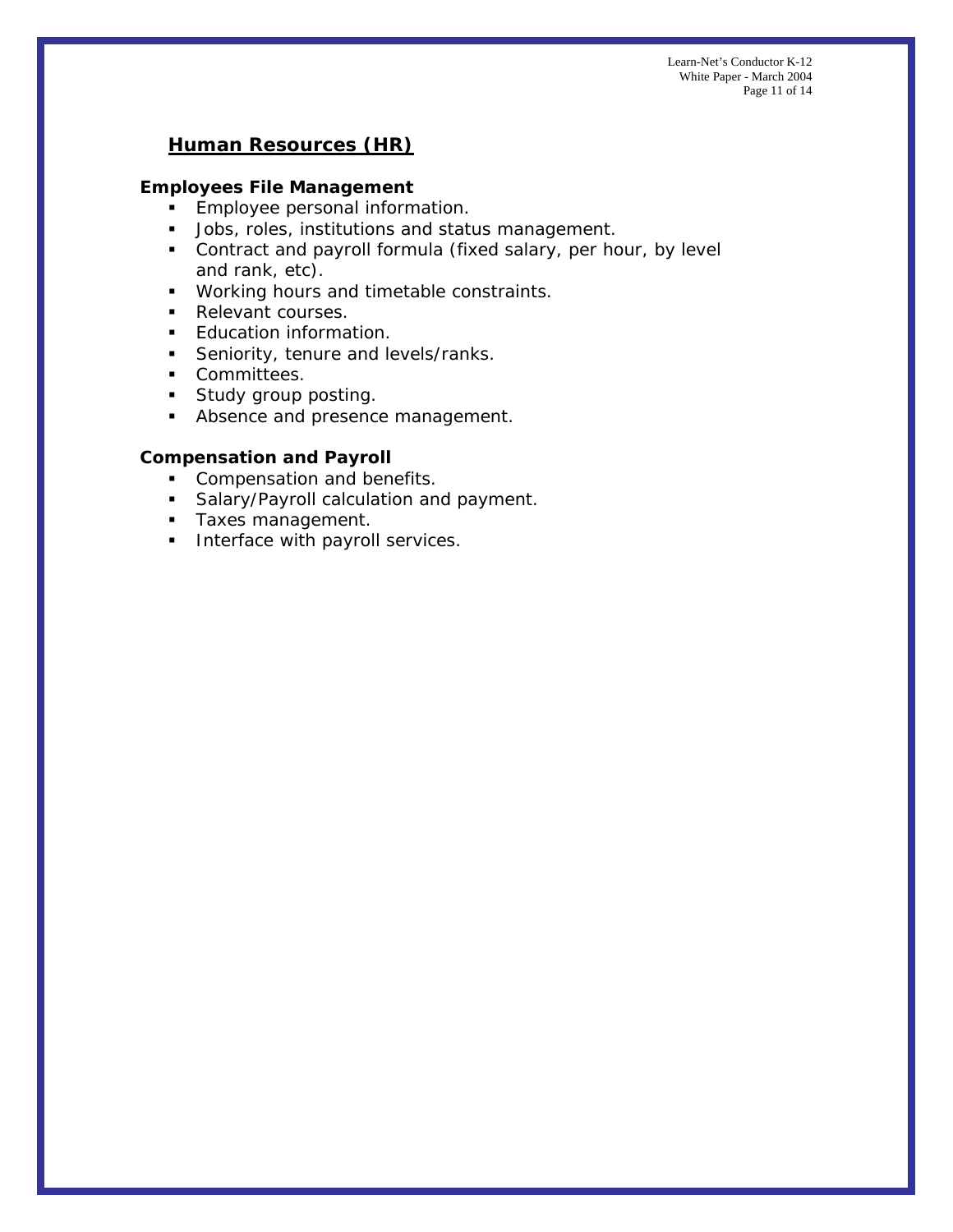Learn-Net's Conductor K-12 White Paper - March 2004 Page 12 of 14

# **Technology**

#### **Infrastructure**

The Conductor™ was developed using Microsoft's *.Net* cutting edge methodology/technology for internet/intranet systems. The system was developed based on layers and components. The Conductor™ is a fully scalable 4-Tier solution, which can be installed in any configuration, starting from one server for a small institution and up to several hundred servers in server farms for large institutions, networks, school districts, and all the way up to the Ministry of Education. The system can be operated on a variety of infrastructures, based on the most beneficial solution for the customer. Supporting an unlimited number of users, Conductor™ can be operated on a local area network (LAN) or wide area network (WAN), connecting many sites to one operational network. The WAN connection can be achieved using a private network, a VPN over the Internet, or implemented as an asynchronous network, where every site has its own server/server farm with a dial-up connection directly to the central server farm or via Internet. The system can be installed in an N-tier environment, divided among servers to achieve the best performance and maximum tolerance. Synchronous activities (e-learning and video conferencing) are built upon Macromedia new high performance Flash Communication Server.

#### **Database**

The system is database independent, supporting any database on the market, including: Oracle, Ms-SQL server, Sybase, Informix, DB2, and others.

#### **Servers**

Web Server operating system must be Windows 2000 or 2003. Database can reside on any server. Hardware minimum requirements are Pentium Xeon III+ (two processors recommended), 1GB RAM, Raid5 SCSI disk array with 40GB disk space, Backup tape and backup software, UPS, 100BaseT or GB Network adapter. Pc-anywhere for remote support and maintenance (if the server has no connection to the internet, a modem and phone line/isdn line is required)

## **Workstations**

The Client workstation requires Internet Explorer 5.5 or higher. Hardware minimum requirements are 64MB RAM for staff and teachers (students can use 32MB RAM machines), and 100MB free disk space. Ms-Office is highly recommended. In each site at least one workstation with CD.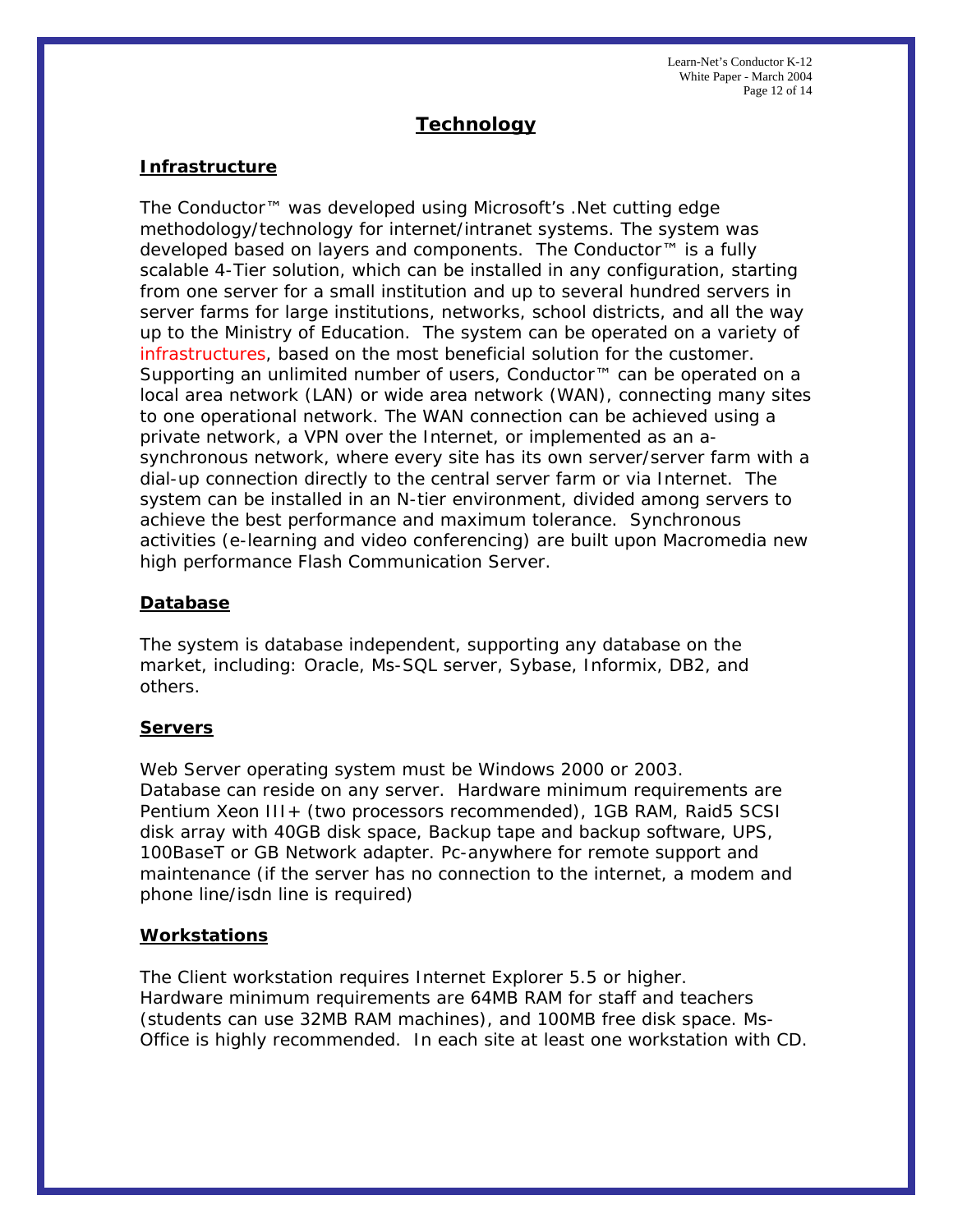Learn-Net's Conductor K-12 White Paper - March 2004 Page 13 of 14

#### **Interface with Existing Systems**

Conductor interfaces transparently with any existing database and system. To do so, the system defines internal interfaces using database triggers, scheduled stored procedure jobs, COM/DCOM objects, direct access, and web services. The system also supports import and export of files in any format, such as: ASCII, XML, Excel, M-Jet, or ODBC compliant database files. The solution is fully integrated with MS-Office programs, including: Word, (e.g., personal letters, labels, document templates, diplomas and transcripts, etc.); Excel (e.g., data analysis, graphs, data manipulation based on the existing reports, etc.); and Access (e.g., generating queries and reports, etc.). Data can be accessed by any standard third party system, including all standard report generators (e.g., Crystal); all standard OLAP tools (e.g., Business Objects) and more. The system can be integrated with a variety of peripherals such as: scanners, smart card terminals, information kiosks, cheque/credit card readers, and barcode readers.

#### **Performance**

The system is pre-configured to provide the best performance for educational institutions' systems. The system uses advanced technology to provide stellar performance, such as: a stepped hit-list. In this feature, similar to other web-based search engines, when a query receives a large number of results, the user receives an immediate response in the form of a limited number of optimal results. The user determines the numbers of results displayed. As the user scrolls down the list, the system keeps on searching and displaying results. The system monitors the user's actions, thereby determining future actions and ensuring that users receive only relevant responses to their queries. In addition, optimal performance is assured by caching data in the workstations' RAM, guaranteeing fast access to data. The system also provides batch mode processing for long operations

## **Security**

The system was developed to withstand the toughest security standards, ensuring maximum security for users at all levels and protecting the institution's data and systems. Access to the system requires a user and password access. The authorization mechanism is based on two algorithms, which define the actions users can and cannot perform, depending on their security clearance. In addition, users cannot directly access the main database. User access is restricted to an application. The system then accesses the database, which is protected by a separate and secure server. The system supports two user levels: standard and supervisor. Only the supervisor level has access to the maintenance and customization programs, and can overwrite errors or constraints, such as course prerequisites, grade change, etc. All changes are logged, as are the activities of all users. And, just in case, no data can be permanently deleted from the system. The system can work with SSL encryption. The system has a full log and auditing capabilities. A log is done in two levels, log regular activities, and requires